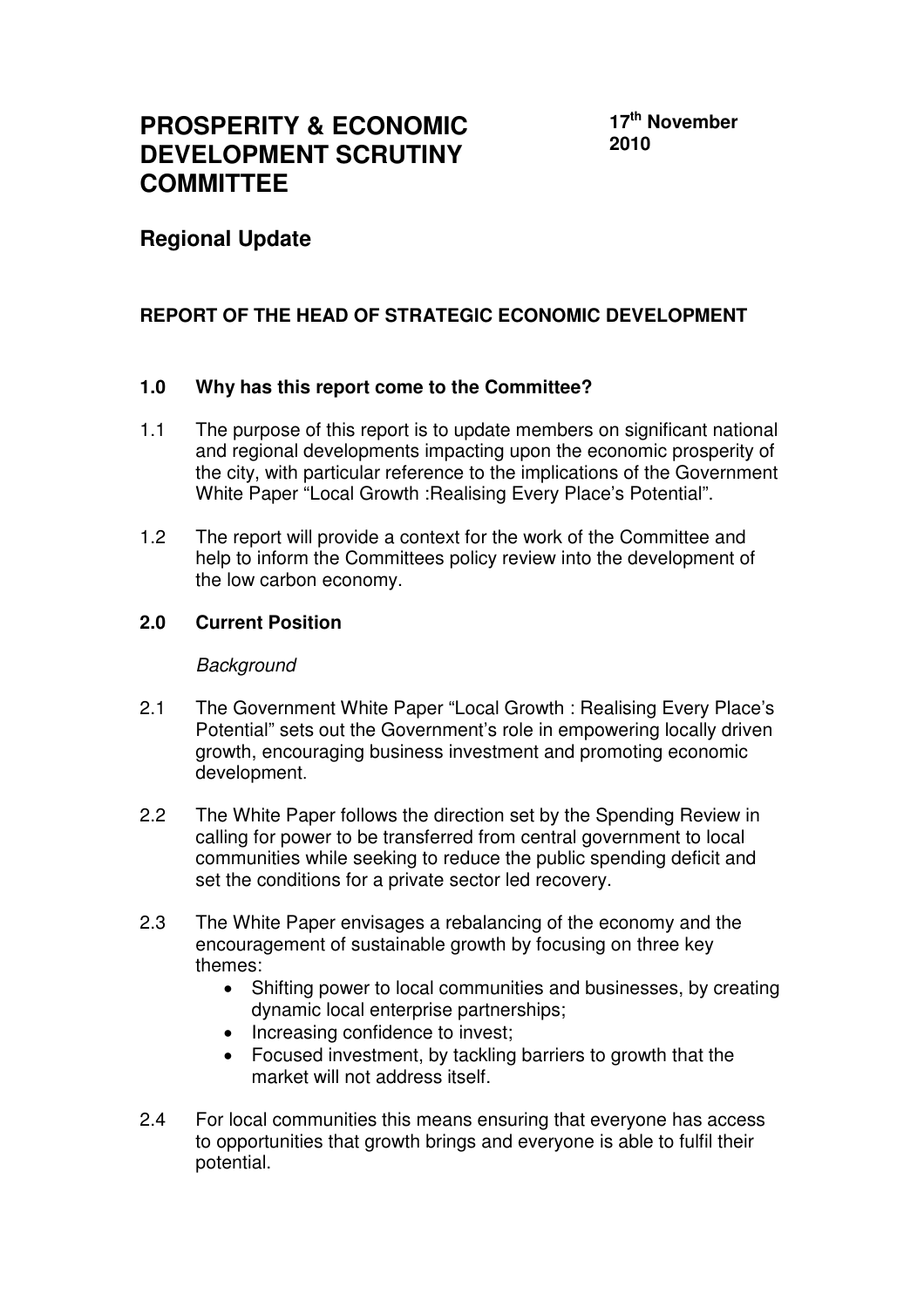## Role of Local Authorities in Supporting Growth

- 2.5 The White Paper argues that by shifting power to the right levels, democratic accountability and transparency will increase and public expenditure will be more responsive to the needs of local business and people.
- 2.6 The role of local authorities is therefore seen as an important element in successful growth (to support this, Government is intending to provide a general power of competence for them in the forthcoming Localism Bill). Key roles will include:
	- using community leadership role and planning powers to set out a clear framework for local development;
	- supporting growth and development through ensuring a responsive supply of land that supports business growth and increases housing supply;
	- using land assets to leverage private funding to support growth;
	- directly and indirectly influencing investment decisions via the use of statutory powers, particularly through the planning system supporting local infrastructure – transport investment, in particular, is seen as a key enabler of growth;
	- support for local people and businesses;
	- providing high quality services and leading efforts to support and improve the health and well-being of the local population.

#### Local Enterprise Partnerships

- 2.7 Local Enterprise Partnerships (LEP) are intended to bring together businesses and local authorities in order to set the strategy and vision of economic growth in an area. The Government has agreed initially to the formation of 24 LEPs based on levels of support from local business, reasonable natural economic geography, local authority support, and added value and ambition. Their role is envisaged to include where appropriate:
	- working with Government to set out key investment priorities;
	- coordinating proposals or bidding directly for the Regional Growth Fund although they do not have an exclusive role in this respect;
	- supporting high growth businesses e.g. through involvement in bringing together and supporting consortia to run new growth;
	- making representation on the development of national planning policy and ensuring business is involved in the development and consideration of strategic planning applications;
	- lead changes in how businesses are regulated locally;
	- strategic housing delivery;
	- working with local employers, Jobcentre Plus and learning providers to help local workless people into jobs;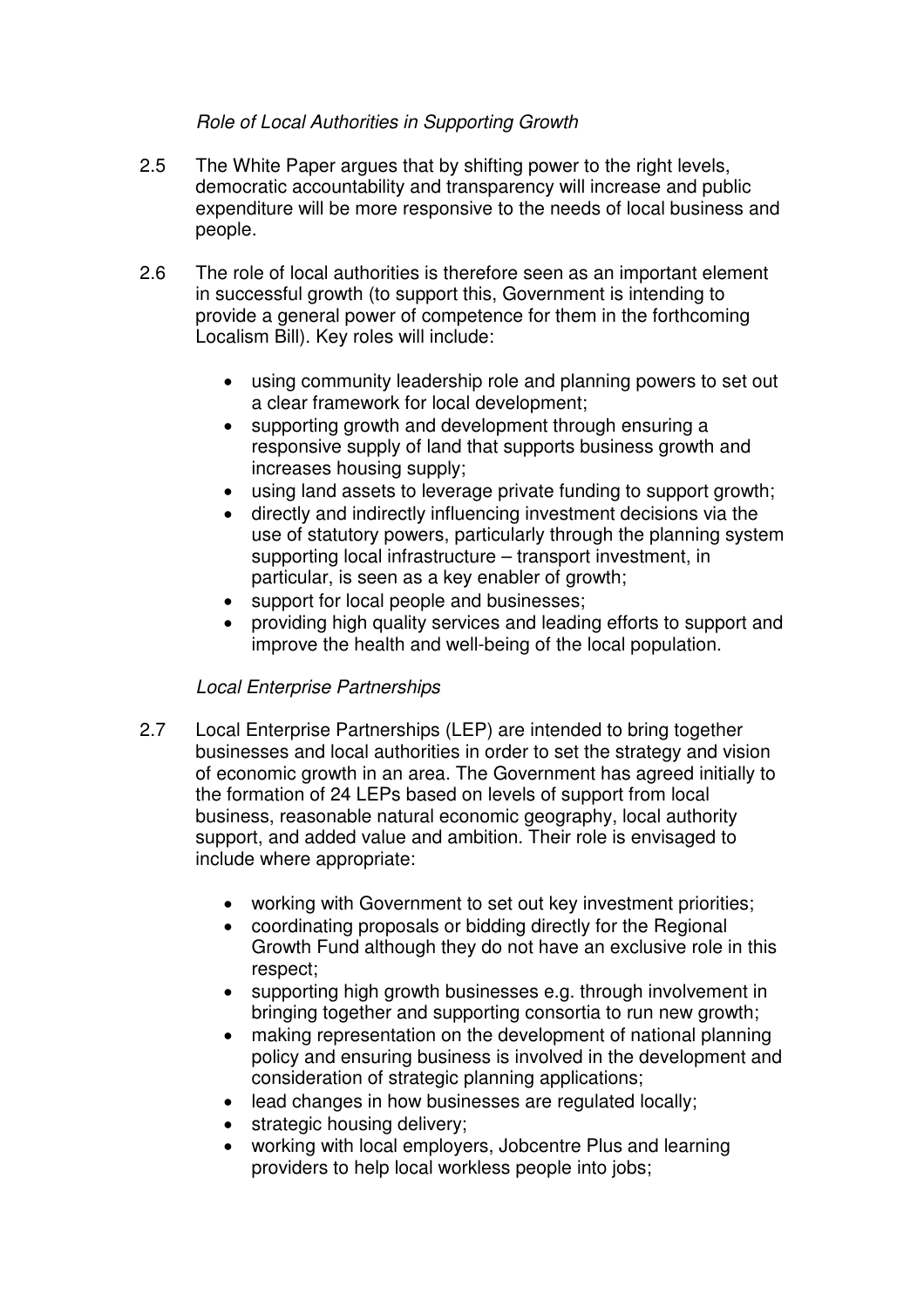- coordinating approaches to leveraging funding from the private sector;
- exploring opportunities for developing financial and non-financial incentives on renewable energy projects and Green Deal;
- becoming involved in delivery of other national priorities such as digital infrastructure.
- 2.8 The White Paper indicates that the only LEP proposal for this region that is to be approved at this stage will cover Tees Valley. The Government has indicated that it wishes to see fewer LEP geographies than the five put forward within the North East. Sunderland and South Tyneside had proposed a single LEP. Further discussions are being held to prepare a proposal for a single LEP covering Northumberland, County Durham and the Tyne and Wear authorities.

#### Closure of Regional Development Agencies

- 2.9 The Government has already announced the disbandment of the Regional Development Agencies (RDA), including One Northeast. It is proposed that some functions of the RDAs will be devolved to the local level for delivery through LEP's. Some, where there are significant economies of scale, will be co-ordinated at a national level and some functions, including the provision of new small scale Grant for Business Investment, regional workforce skills strategies and some sectoral activities, will cease.
- 2.10 The Government envisage that this will encourage a more responsive approach to the needs of local business and people by putting local business leadership at the helm of bodies that represent real economic geographies.

#### Regional Growth Fund

- 2.11 The Government sees the Regional Growth Fund as an important opportunity to rebalance the economy and support places that are over dependent on public sector employment.
- 2.12 The Regional Growth Fund has been set at £1.4 billion and priority will be given to bids that bring significant private sector funds and are seen as promoting sustainable employment growth. The Fund will run over three years, have no internal ring-fences, provide for programme as well as project funding and the minimum threshold for bids will be set at £1million.
- 2.13 The first round of the Regional Growth Fund is now open to bids for fully developed projects led by the private sector and will close on 21 January 2011. Bids are invited from the private sector (including social enterprises) and from public-private partnerships. Public sector only bids will not be accepted. Leverage of private sector funds against the Regional Growth Fund will be a key criterion for successful bids. All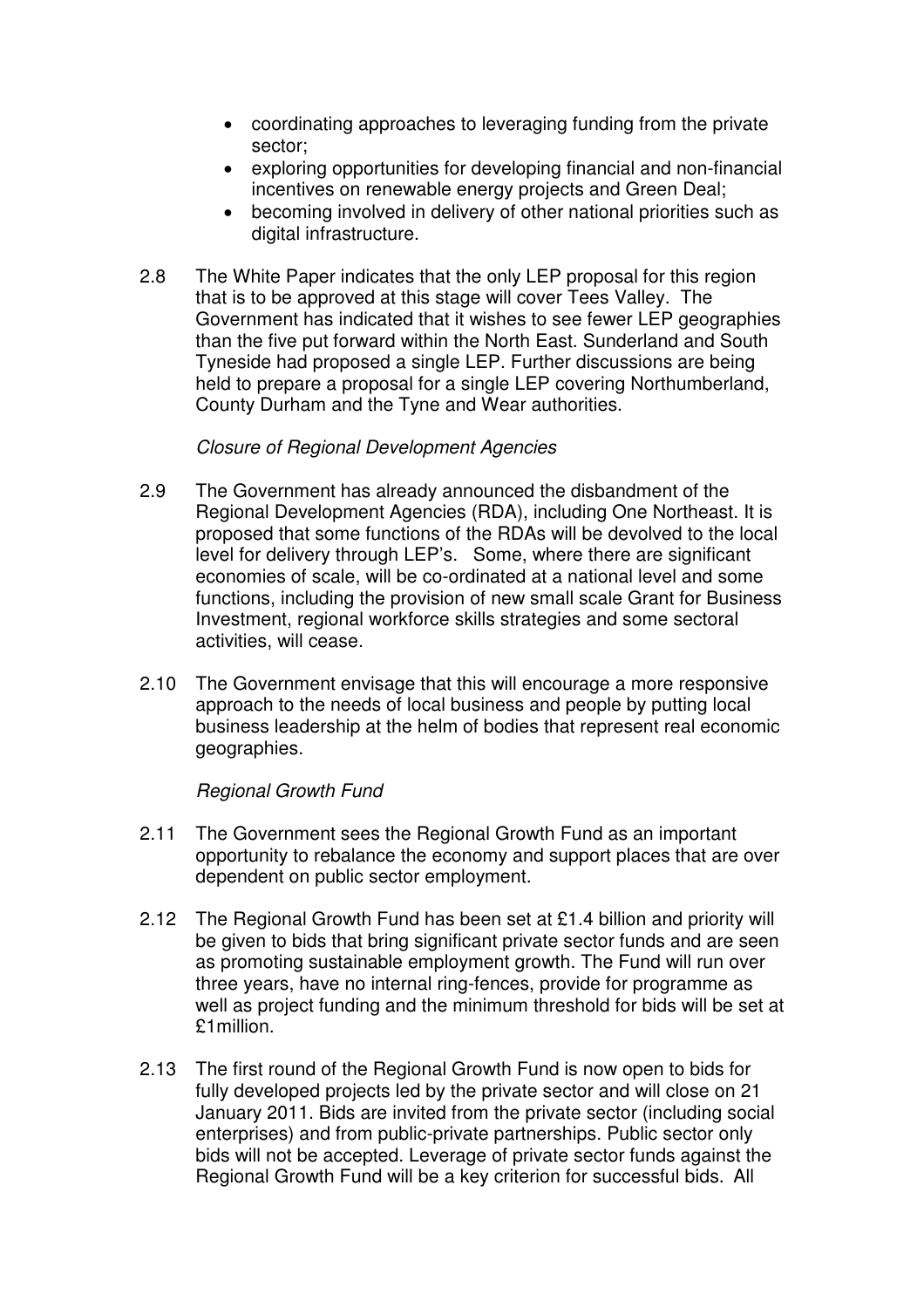areas can bid, but those that are judged to have the capacity to generate private sector growth without public intervention may struggle to show how they meet the criteria.

2.14 Further guidance for later rounds of bidding, including programme proposals, will be issued in early 2011. Consultations are being held to consider potential bids that would benefit the city in line with the objectives of the economic master plan which are similar in many respects to the criteria for the Regional Growth Fund in seeking to promote private sector investment and low carbon growth.

#### Other Proposals

- 2.15 The White Paper also contains the Government's commitment to reforming the planning system, in order to encourage growth and economic development. Actions proposed include:-
	- introducing a national presumption in favour of sustainable development, which will apply to decisions on all planning applications
	- giving local communities will also have new Right-to-Build powers
	- fundamentally reforming and streamlining national planning policy and guidance, presenting to Parliament a simple national planning framework
	- placing a new statutory duty to cooperate on local authorities, public bodies and private bodies that are critical to plan-making, such as infrastructure providers
- 2.16 Consideration is also being given to options to enable councils to retain locally-raised business rates in the Local Government Resource Review (to be launched in January after a period of consultation). Government has been developing:-
	- proposals for a Business Increase Bonus scheme to reward those authorities where growth in the business rates yield exceeds a threshold, by allowing them to keep the increase – up to a certain level – for a period of six years.
	- Considering ways to go further than the above by bringing forward proposals that will enable local authorities to offer local discounts on business rates.
	- To provide local authorities with a new tool for enabling additional investment to go ahead, Government will introduce new borrowing powers to enable authorities to carry out Tax Increment Financing.
	- Government will work with communities to make the most of renewable energy opportunities, both onshore and offshore;